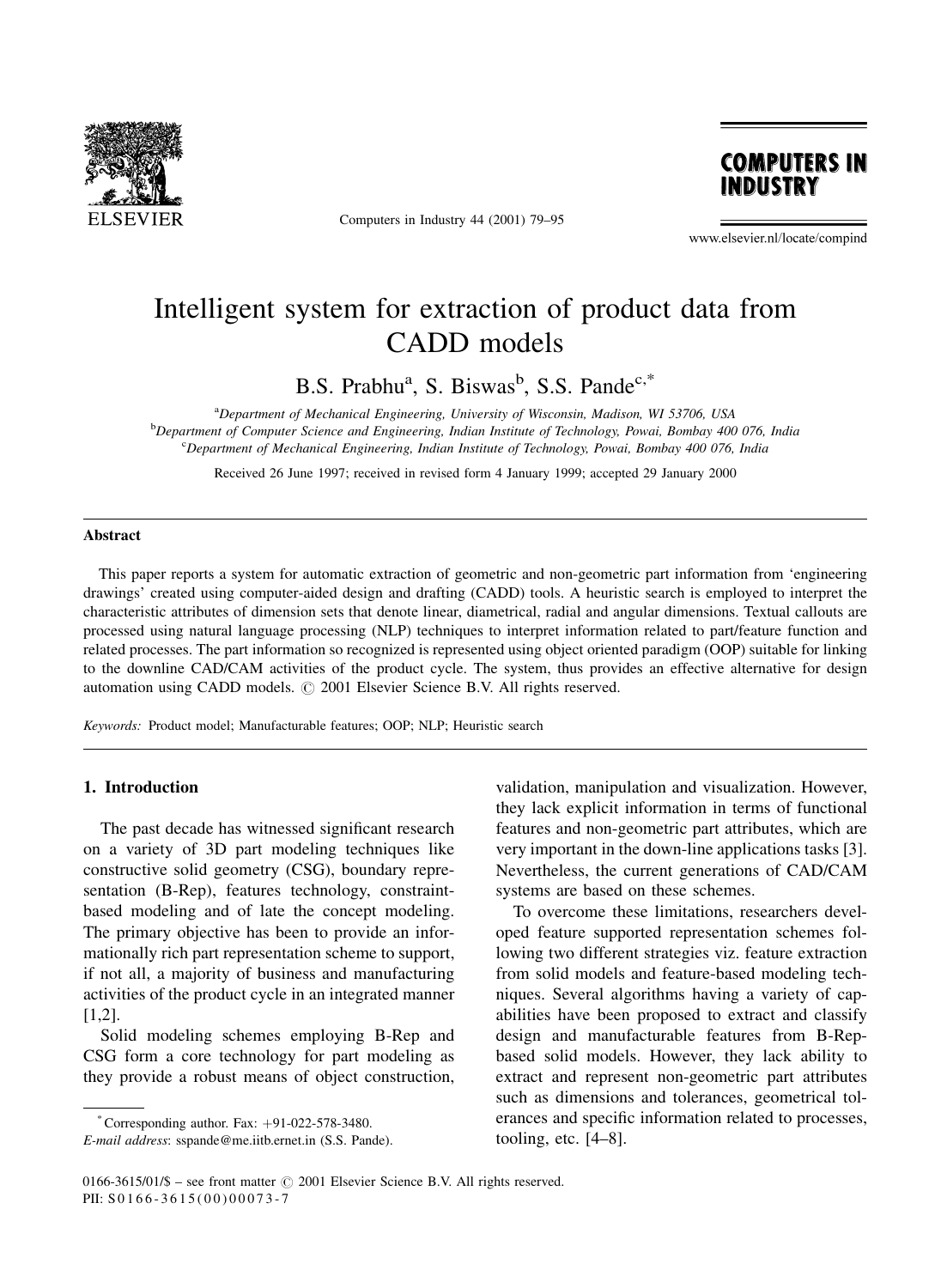An alternative strategy of feature-based modeling envisages a `design by features' approach of model creation using functional feature libraries [9]. Here the features provide a means of representation of both geometric and non-geometric part data. Though this strategy is effective for specific part domains and related down-line activities like CAPP, DFM, DFA, etc. it lacks generality in terms of application [10,11].

On the other hand, industries typically use a large amount of part and assembly drawings for various engineering (design/manufacturing) and business activities [12]. To switch over to the CAD/CAM technology in the current scenario, industries will be required to model a large number of existing and new parts using solid/feature-based modelers. The effort involved in this activity will be labor intensive leading to larger lead times and costs.

In contrast, low cost computer-aided design and drafting (CADD) systems which provide 3D drafting (wireframe modeling) capabilities are quite popular in industries. These systems employ standard symbology for representation of diverse geometric as well as nongeometric part data relating to material, process and commercial functions. Though low cost and elegant, the CADD drawing models have a major limitation, in that they are suitable for human interpretation only.

A need therefore exists to develop algorithms for automatic interpretation of these CADD drawing models to extract and represent the relevant part/ product information, for achieving the perceived design automation and CAD/CAM integration. This would establish an alternative route to the creation of informationally complete part model from CADD drawings.

This paper reports an intelligent interpreter for the extraction and representation of part information using a part model paradigm, from CADD models. Algorithms for extraction of part geometry and topology have been discussed at length in our earlier paper [13]. The present paper focuses on the recognition of non-geometric information for CADD models using NLP techniques.

### 2. Literature survey

Significant research has been reported on the automatic extraction of part features from B-Rep solid models using a variety of techniques like graph theory [4,14,8], syntactic pattern recognition  $[7,15-17]$ , knowledge-based [6], etc. Parts with planar as well as non-planar surfaces have been analyzed to extract features. Though elegant, these algorithms are targeted towards the recognition of simple geometric features like generic classes of holes, pockets, bosses, etc. disregarding the non-geometric data like dimensions, size and geometric tolerances, process specific data, annotations, etc.

Works on feature extraction from 2D/3D wireframe models too suffer from similar limitations, in that most of them are capable of extracting only the geometry and topology of generic feature classes. Literature reports very few algorithms capable of recognizing non-geometric information from 2D/3D wireframe models though they contain a lot of information like size and geometric tolerances, and textual callouts pertaining to processes and other functions. However, significant work has been reported on various algorithms used in recognizing non-geometric data from scanned drawings. Some of the most relevant as far the work reported in this paper is concerned is discussed herein.

Probably, the earliest work was reported by Fitzgerald [18], for understanding dimensions of a graphical sketch for the purpose of rectifying and proportioning. It has the capability of analyzing the dimensions and suggesting over and under dimensioning. The aim was to provide a tool for conceptual design.

Pridmore and Joseph [19] proposed a system to convert scanned images to wireframe CAD models. Schema of drawing constructs and dimension sets are provided against which the extracted data is matched and classified. The classification is based on a set of rules provided by a parser. Joseph and Pridmore [20] further elaborated the strategy grammar used as control rules to recognize the dimension sets.

Dori [21,22] proposed a context free string grammar to recognize dimensions and size tolerances from scanned drawings. The grammar is extensive and is capable of interpreting linear, angular, diametrical and radial dimensions, but not the geometric tolerances or the textual callouts. The dimension nodes are partitioned into horizontal and vertical graph sets, which are further, analyzed using the graph theoretic approach.